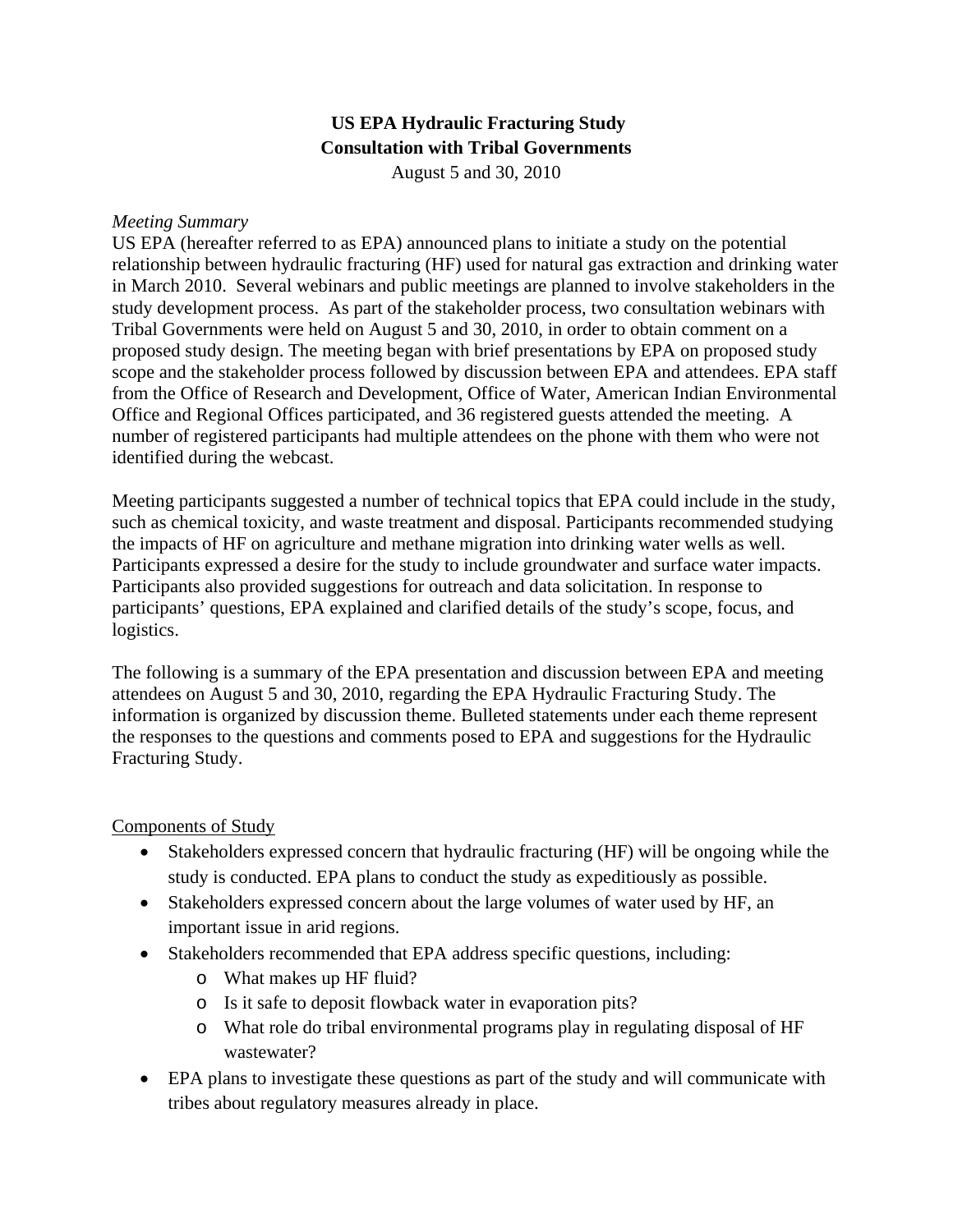- EPA also plans to investigate questions related to the underground injection of HF wastewater, as well as other disposal options and treatment methods.
- Stakeholders expressed concern about differences in evaporation pit construction and operation, and requested that regulatory methods for these pits be included in the study.
- Stakeholders introduced questions about specific drilling companies and practices. EPA requested that these questions be submitted to EPA.
- Stakeholders were concerned that certain wells may be excluded from the study. Specifically, stakeholders questioned whether the criteria of well depth and well direction (i.e., vertical vs. horizontal) would cause a hydraulic fracturing (HF) scenario to be exempted from the study. EPA confirmed all wells that have the potential to impact ground water will be considered.
	- o For well depth, EPA acknowledged that even surface wells can have issues (i.e., mechanical integrity problems) that have the potential to damage upper aquifers. For this reason, there will not be a cut-off depth for wells considered for the study.
- Stakeholders questioned whether other potential impacts from HF, besides those on ground water, would be considered. In particular, stakeholders suggested considering HF's impact on agricultural activities (i.e., rice farming) and on total pollution load of an ecosystem. EPA stated other sources of contamination and its impact on farming or ecosystems are outside the main objective of the study, which is to study the adverse effects of HF on ground water.
- Stakeholders stated that migration of methane into shallow residential wells can result from HF. EPA confirmed that off-gassing of methane is a concern that will likely be included in the study.

## Availability of Data and Information

• Stakeholders have water quality and other data that they are willing to contribute to the study. Stakeholders requested that EPA make known the parameters they plan to use so that stakeholders can modify their sample analysis plans if necessary.

## Case Study Concept

- Stakeholders suggested drilling in the Bakken Formation, North Dakota (Fort Berthold Reservation), as a possible case study and offered to contribute a water study conducted by state hydrologists.
- Stakeholders requested more information on how EPA's Office of Research and Development plans to select sites for the case studies. EPA indicated that it is premature to speculate on more specific criteria until the availability of candidate sites is determined. Factors that will need to be considered once candidate sites are determined include: geographic variability, targeted concerns, and the possibility to collaborate on existing research projects.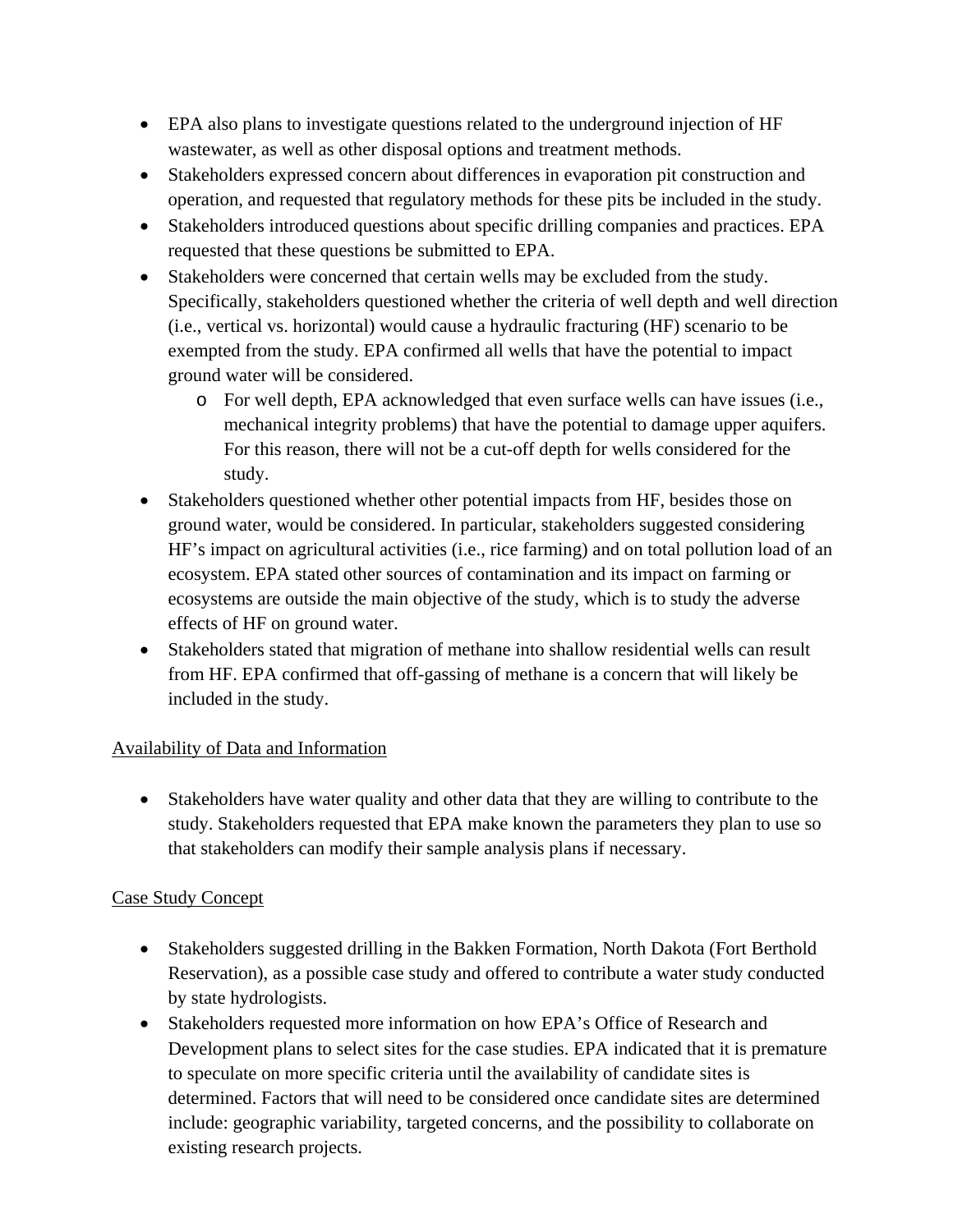#### Stakeholder Process

- Stakeholders expressed interest in the technical workshops. The workshops are intended to allow EPA to collect information for the study, rather than for EPA to share information with stakeholders.
- EPA encourages stakeholders to submit comments, data, and case study suggestions using the contact information below.
- EPA will hold a public meeting in Syracuse, NY on August 12, 2010.
- EPA will also hold a meeting hosted by the Onondaga tribe in Syracuse, NY on August 13, 2010.
- EPA will consider requests for additional meetings. Stakeholders can visit the EPA Web site for information on any additional meetings, as well as the locations of the technical workshops.
- EPA confirmed that presentation materials and notes from today's meeting will be available on EPA's Web site at: http://epa.gov/safewater/uic/wells\_hydrofrac.html.

### Regulatory Concerns

- Stakeholders reported incidences of possible illegal activities, such as dumping of hydraulic fracturing wastewater at undesignated sites, mixing waste fluids with solid materials and dumping in solid waste landfills, and operating without the appropriate permits. EPA recommended contacting the Eyes on Drilling tip line with reports of suspicious activity (see below for contact information).
- Stakeholders expressed concern about lack of communication between tribal environmental authorities, the Bureau of Indian Affairs (BIA), the Bureau of Land Management (BLM), and drilling companies.
- Stakeholders may be able to provide EPA with BIA and BLM contacts.
- Stakeholders expressed concern that hydraulic fracturing activities taking place may not follow the full intent and purpose of the National Environmental Policy Act (NEPA).

## Contact Information

- Data and comments can be sent via the U.S. Postal Service to: Jill Dean 1200 Pennsylvania Ave. NW Mail Code 4606M Washington, DC 20460
- Data and comments can also be sent via courier, FedEx, or UPS to: Jill Dean, 1201 Constitution Ave. NW Room 2118F EPA East